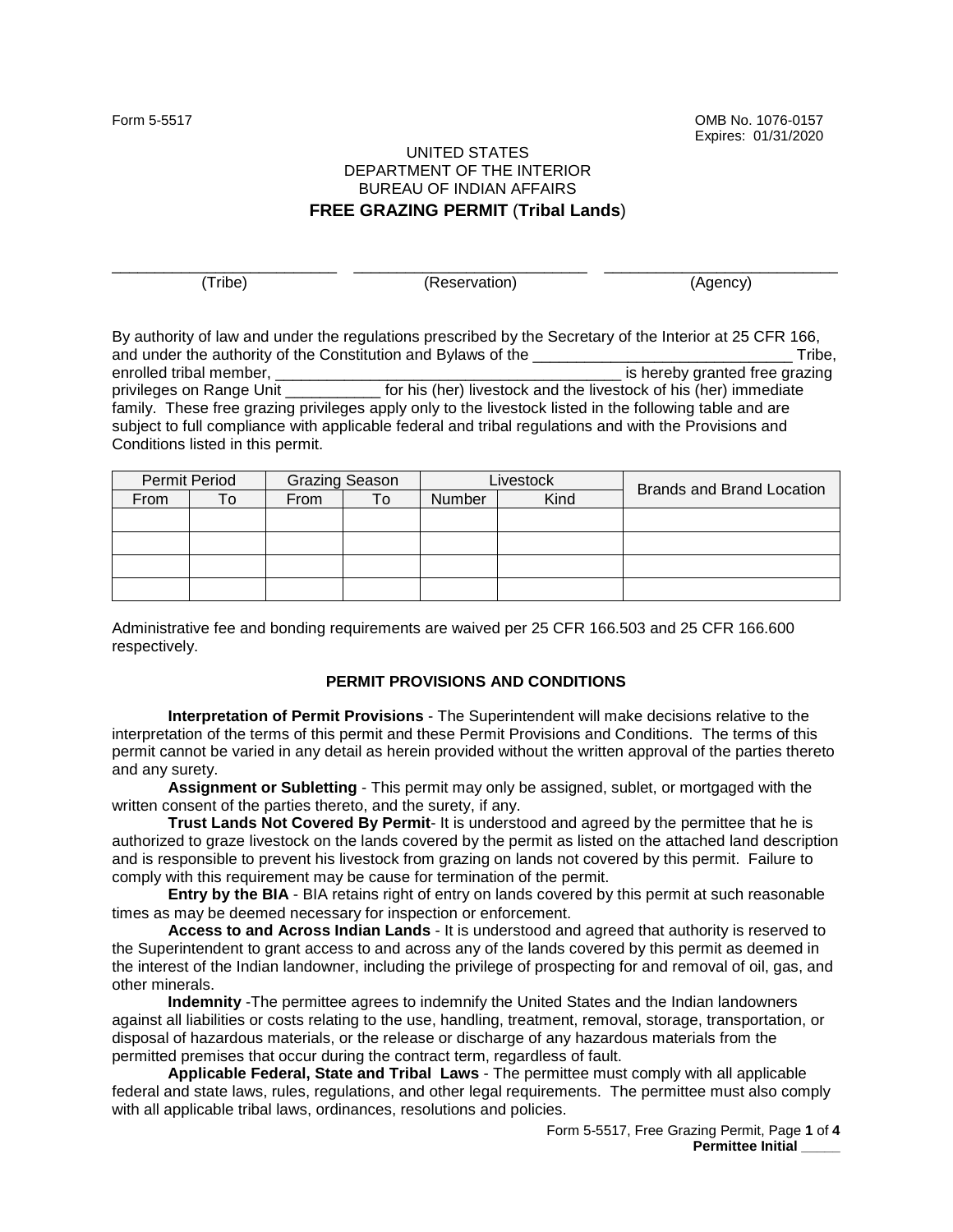**Permittee Obligation** - While the lands covered by the permit are in trust or restricted status, all of the permittee's obligations under the permit and the obligation of his sureties are to the United States as well as to the owner of the land.

**Authorized Uses** -The permit authorizes the grazing of livestock only; the permittee shall not utilize the permitted area for hay cutting, hunting, post or timber cutting, or any other non-grazing use without written authorization from the responsible Indian or federal authority. The permittee is prohibited from creating a nuisance, any illegal activity, and negligent use or waste of resources.

**Adjustment of Grazing Capacity** - The Agency Superintendent may adjust the grazing capacity and the season of use for the subject range unit pursuant to 25 CFR 166, Subpart D.

**Affidavit of Permittee** - The permittee may be required by the Superintendent to execute an affidavit declaring the number of livestock by class and kind grazed under the permit.

**Counting of Livestock** - All livestock authorized to graze upon or trail over Indian land must be made available for counting by the Superintendent. Arrangements should be made for counting all livestock before entering the range unit. Permittees must notify the Superintendent a sufficient length of time in advance so a representative can be present to count livestock on or off the range unit. The right is reserved by the Bureau of Indian Affairs to have a representative present at each roundup to check the number of stock. In the event the permittee fails or refuses to round up his stock at the proper times and in a satisfactory manner for the purpose of allowing a count of the stock, the Superintendent shall have the right to round up and count said stock at the expense of the permittee.

**Livestock Exceeding Number Specified in Permit** - If the number of livestock authorized under the permit is exceeded, the excess livestock shall be considered to be grazing in trespass as defined at 25 CFR 166.800. The trespasser will be liable to pay the trespass damages, penalties and costs listed at 25 CFR 166.812 and will be considered in violation of the grazing permit. Excess livestock not promptly removed from the range unit upon notice are subject to impoundment under the regulations at 25 CFR 166.806.

**Distribution of Trespass Proceeds** - Any funds collected by the BIA as trespass penalties or damages to trust lands will be distributed pursuant to 25 CFR 166.818.

**Entering the Range** - The earliest date upon which stock will be permitted to enter the range will be the date shown in the permit. Notice must be given to the Superintendent prior to entering the range unit. On reservations where permanent driveways have been established, all livestock will be required to enter and leave the reservation on the particular driveway designated by the Superintendent. Except where livestock are transported over or trailed over established rights-of-way, the route to be followed will be designated by the Superintendent.

**Movement of Livestock** - The Superintendent reserves the right to direct the movement of livestock whenever it is necessary for the protection and proper use of the range. The following acts are prohibited:

- (a) The grazing upon or driving across any trust Indian lands of any livestock without an approved grazing or crossing permit.
- (b) Allowing livestock to drift and graze on trust Indian lands without an approved permit.
- (c) The grazing of livestock upon trust Indian lands within an area closed to grazing for that class of livestock.
- (d) The grazing of livestock by a permittee upon an area of trust Indian lands withdrawn from grazing use.
- (e) Refusal to round up stock at proper times and in a satisfactory manner for the purpose of allowing a count of the stock.
- (f) Failure to remove livestock to prevent damage to the Indian lands upon receipt of instructions from the Superintendent.
- (g) Failure to comply with Conservation Plan provisions.

**Range Improvements** - The Bureau of Indian Affairs encourages the construction of improvements necessary for proper management of livestock and the use of the range. Planned improvements must be identified in the permittee's Conservation Plan which will indicate whether the improvement will:

 (1) Remain on the land upon termination of the permit, in a condition that is in compliance with applicable codes, to become the property of the Indian landowner; or

 (2) Be removed and the land restored within a time period specified in the permit in which case the land must be restored as close as possible to its condition prior to construction. Written authorization must be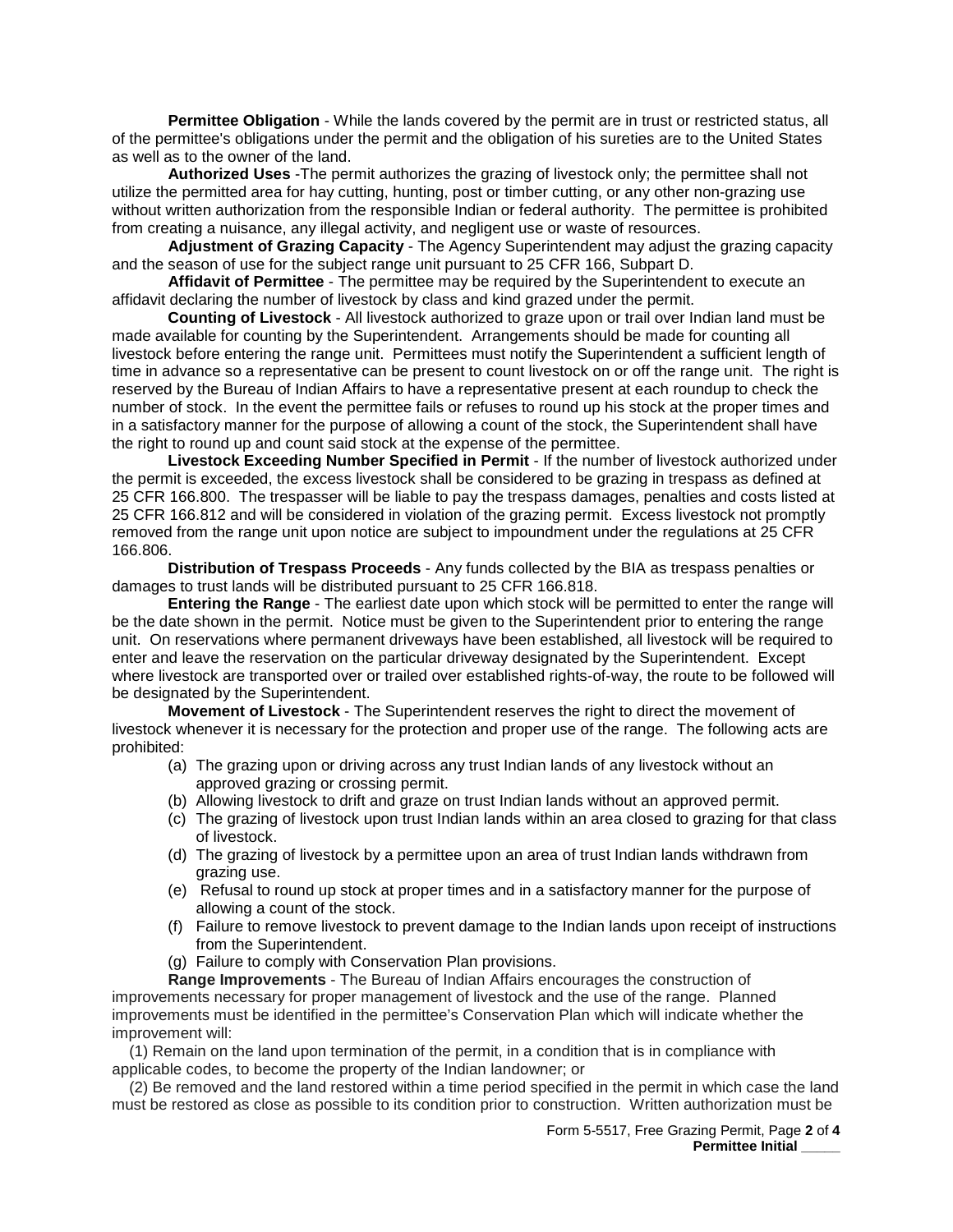given by the Superintendent prior to construction. The cost of such improvements will be borne by the permittee unless otherwise provided for in the Conservation Plan. The permittee shall perform reasonable maintenance of all range improvements identified in the Conservation Plan in a manner acceptable to the Superintendent. The permittee may remove existing range improvements identified on Form 5-5529, *Removable Range Improvements Record*, when the permittee is responsible for all of the costs of the improvement and the Superintendent has approved the removal of the improvement.

**Quarantine Regulations** - All stock covered by this grazing permit are subject to the animal welfare laws, quarantine laws and health regulations now in force or hereafter to be promulgated by the United States, the state in which the reservation is situated, or by the tribal governing body.

**Condition of Livestock Handling Facilities** - Facilities used for livestock management must be kept in a clean and sanitary condition. All rubbish and other refuse must be properly and promptly removed.

**Disposition of Carcasses** - Animal carcasses shall be disposed of promptly and in accordance with veterinary-recommended disposal methods taking into consideration cause of death and environmental impacts. A carcass may not be buried on trust Indian land without prior written approval from the Agency Superintendent.

**Damage to Indian Land and Property** - The permittee will be liable and will be required to repair or make reimbursement for any damage done to the premises, livestock, or property of Indians resulting from the acts of the permittee, his employees or livestock.

**Protection of Fish and Wildlife** - The permittee must comply with federal and tribal fish, game, and wildlife protection laws and regulations which apply to the reservation.

**Conduct in Case of Fire** - Whenever a permittee discovers an unauthorized and uncontrolled fire, they shall report it to the nearest fire department as soon as possible. The unauthorized setting of a fire or carelessness in connection with an authorized fire may result in criminal prosecution.

**Filing of Permits** - The Agency office contains public records of the United States pertaining to Trust Indian allotments. A copy of this permit will be filed in the Agency office and shall be available for public inspection during normal business hours. A copy of this permit shall be recorded in the BIA Land Titles and Records office which has jurisdiction. The permittee may file or record a copy of this permit, at his own expense, in the appropriate county office.

It is understood and agreed that this permit may be modified or terminated in whole or in part pursuant to 25 CFR 166.227-231 and 166-700-709, or upon withdrawal of consent to these free grazing privileges by the Tribe. This permit is not subject to renewal beyond the ending date indicated on the front of this document but may be extended for up to one year by tribal resolution or in writing by the Agency Superintendent.

Attached to and made part of this permit are the Land Description and Conservation Plan.

| Issued at the above Indian Agency this | dav of |  |
|----------------------------------------|--------|--|

Tribal Official \_\_\_\_\_\_\_\_\_\_\_\_\_\_\_\_\_\_\_\_\_\_\_\_\_\_\_\_\_\_\_\_\_\_\_\_\_\_\_\_\_\_\_

Title \_\_\_\_\_\_\_\_\_\_\_\_\_\_\_\_\_\_\_\_\_\_\_\_\_\_\_\_\_\_\_\_\_\_\_\_\_\_\_\_\_\_\_

I accept this permit and the Provisions and Conditions contained herein.

| Permittee |  |  |
|-----------|--|--|
|           |  |  |

Witness \_\_\_\_\_\_\_\_\_\_\_\_\_\_\_\_\_\_\_\_\_\_\_\_\_\_\_\_\_ \_\_\_/\_\_\_/\_\_\_\_\_\_

Approved

| Superintendent |  |  |
|----------------|--|--|
|                |  |  |
|                |  |  |

Form 5-5517, Free Grazing Permit, Page **3** of **4 Permittee Initial \_\_\_\_\_**